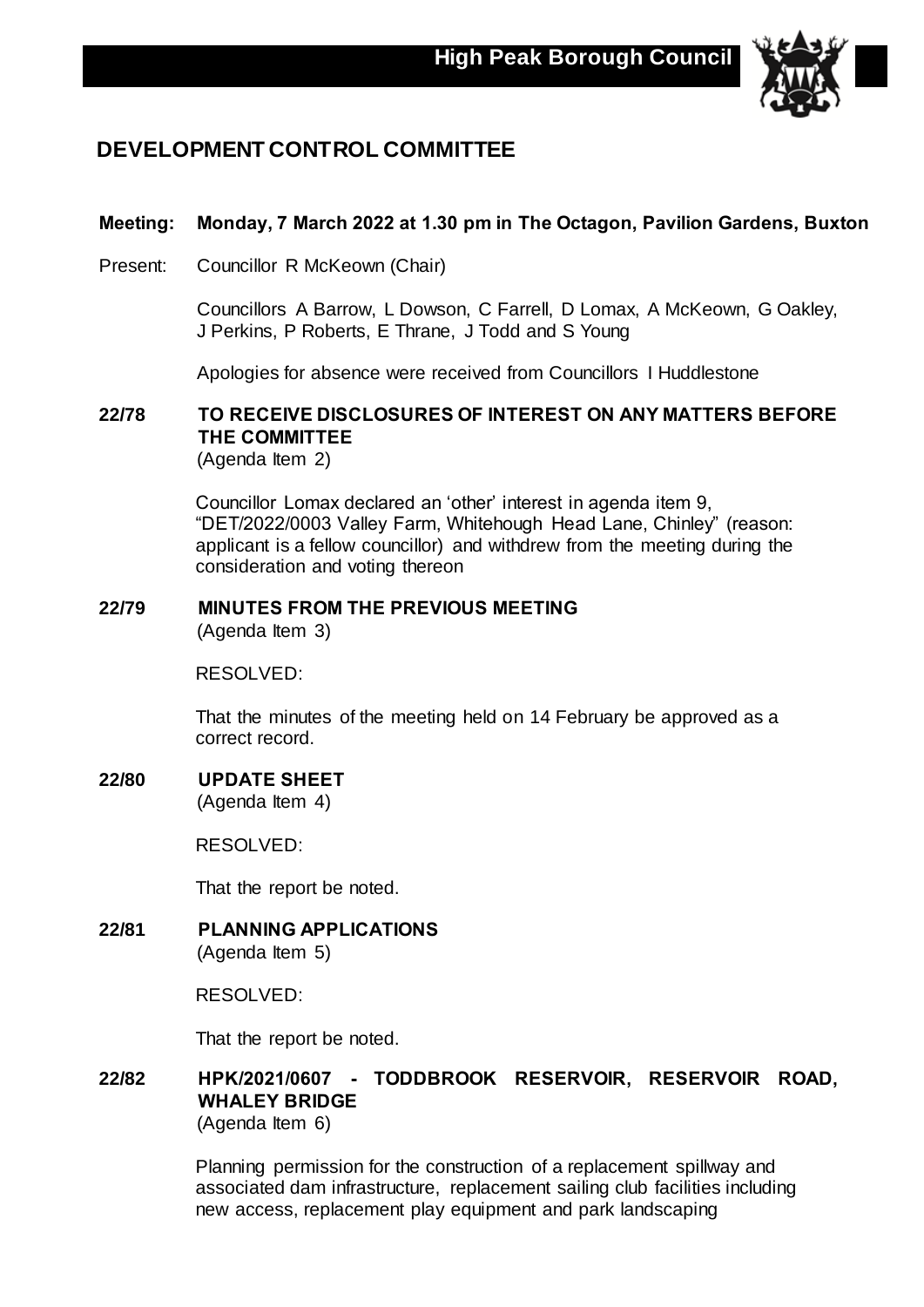Applicant: Nick Wild, Canal and River Trust

The Committee had undertaken a site visit.

The Committee were addressed by Anna Cox and Richard Aldred in objection to the application and Richard Newton (applicant).

### RESOLVED:

- 1. That authority be delegated to the Head of Development Services, in consultation with the Chair, to approve the application subject to:
	- a. Updated comments from the LLFA in light of the amendments to the scheme and the Flood Risk Assessment addendum;
	- b. The conditions as set out in the report; and
	- c. The amended conditions as set out in the update sheet;
- 2. That in the event of any changes being needed to the wording of the committee's decision (such as to delete, vary or add conditions / informatives / planning obligations or reasons for approval / refusal) prior to the decision being issued, the Head of Development Services be delegated authority to do so in consultation with Chair of the Committee, provided that the changes do not exceed the substantive nature of the Committee's decision.

# **22/83 HPK/2021/0347 - 3 TEMPLE ROAD, BUXTON**

(Agenda Item 7)

The Chair advised that this application had been withdrawn by the applicant.

### **22/84 HPK/2021/0648 - 1 ROYLE AVENUE, GLOSSOP**

(Agenda Item 8)

Lower ground floor attached garage to be formed partially through excavation. Single storey side extension linking to two storey rear extension. Inglenook single storey extension to kitchen. Alterations to existing porch.

Applicant: Mr Craig Jackson

The Committee viewed plans and photographs of the site.

The Committee were addressed by Richard Tamplin (also on behalf of Lesley Griffiths) in objection to the application and Craig Jackson (applicant).

RESOLVED:

- 1. That the application be refused as set out in the report;
- 2. That in the event of any changes being needed to the wording of the committee's decision (such as to delete, vary or add conditions / informatives / planning obligations or reasons for approval / refusal) prior to the decision being issued, the Head of Development Services be delegated authority to do so in consultation with Chair of the Committee, provided that